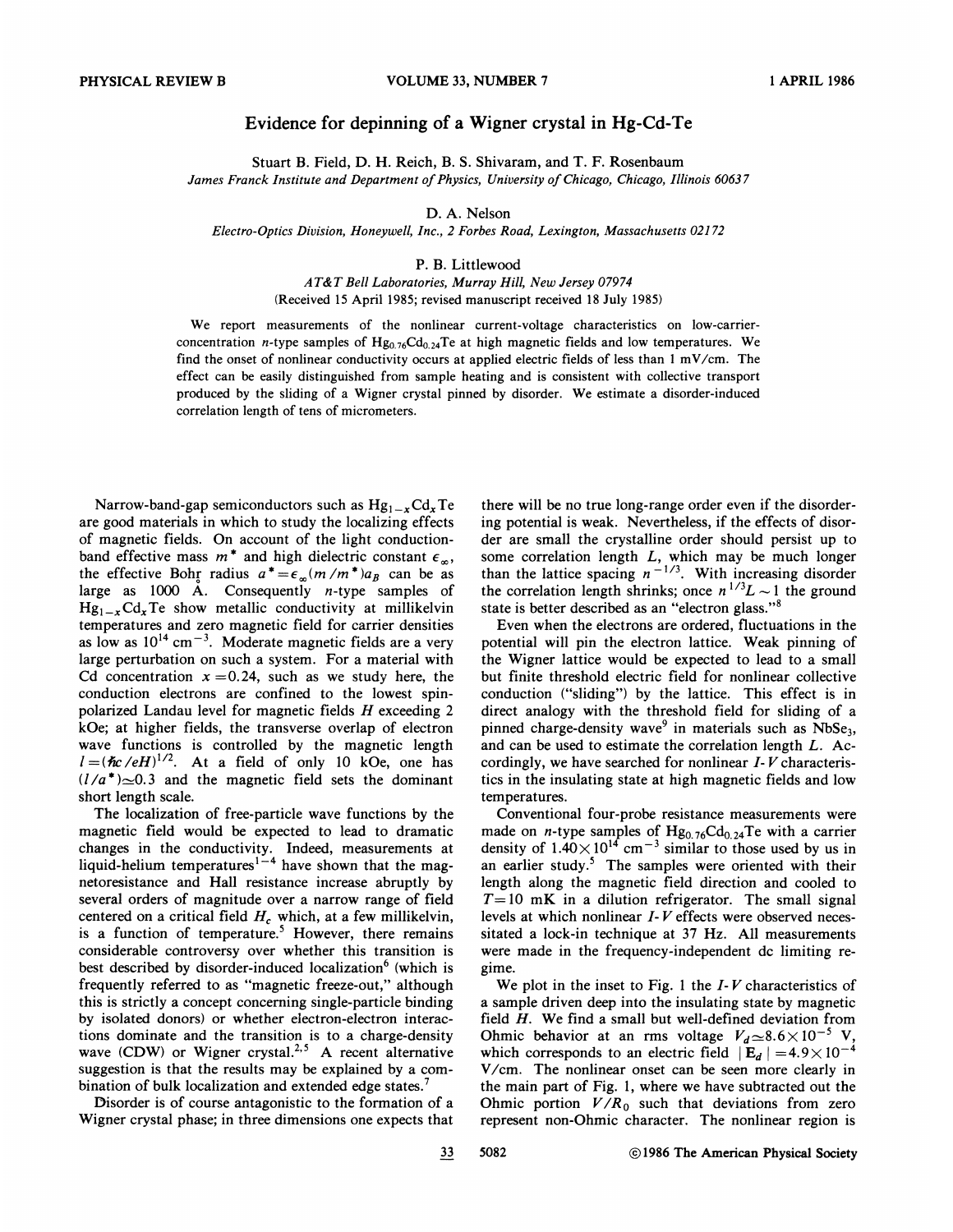

FIG. 1. Nonlinear rms current-voltage characteristic at a field of 64 kOe and a temperature of 10 mK. The inset shows the raw data; in the main figure the linear conductivity is subtracted.

accompanied by a large increase in the noise, similar to results<sup>9</sup> on charge-density-wave compounds. The increase in the noise does not coincide exactly with  $E_d$  because these measurements are performed ac; hence, the nonlinear regime is sampled even while the rms voltage is less than  $V_d$ .

Non-Ohmic behavior may arise from simple  $I^2R$  heating. We rule out heating as the cause for the behavior illustrated in Fig. <sup>1</sup> by investigating, for different values of H, the power dissipation  $(I^2R)$  associated with the onset of nonlinear effects at  $T=100$  mK. Above 8 kOe in Fig. 2 the threshold power for non-Ohmic behavior drops over 3 orders of magnitude, marking the crossover from simple heating to what we believe is the depinning of a Wigner crystal. The magnetic field at which the crossover occurs is just 10% above the  $H_c$  we have previously identified<sup>5</sup> from Hall-effect data as the critical field for the transition into a Wigner crystal ground state. As expected, we also observe a second region of non-Ohmic behavior for  $H > H<sub>c</sub>$ , which is simply the same  $I<sup>2</sup>R$  heating seen for  $H < H<sub>c</sub>$ . The decrease (with H) of the power required to produce Joule heating results because the temperature coefficient of resistance increases with magnetic field (dashed line in Fig. 2). The higher temperature in Fig. 2  $(T=100 \text{ mK})$  was chosen because of the superior cooling power of the refrigerator, although the nonlinear behavior is less pronounced at 10 times the  $T$  of Fig. 1.

Figure 3 shows the values of the field  $E<sub>d</sub>$  at which we observe the departure from linear conductivity as a function of magnetic field for two tempertures  $T=10$  and 100 mK. The arrows indicate the magnetic fields  $H_c(T)$ , which we determined independently from the linear Hall resistance as marking the phase boundary between the metallic state and a possible Wigner crystal phase. The solid lines are a guide to the eye but it is clear that  $E_d$  initially decreases as the magnetic field is increased above the transition and then rises slowly with further increase in field.



FIG. 2. Power levels associated with the onset of nonlinear resistivity at  $T = 100$  mK. The open circles are associated with sample heating; the solid circles correspond to the fields  $E_d$ shown in Figs. <sup>1</sup> and 3.

Within the error bars this increase is linear. At a temperature of 200 mK we can still observe a nonlinear conductivity at high magnetic fields but not close to  $H_c$ ; by 300 mK this effect is unobservable. At a magnetic field of 64 kOe the nonlinear part of the conductivity decreases from a value of  $6 \times 10^{-4}$  ( $\Omega$ cm) <sup>-1</sup> at  $T = 10$  mK to  $2 \times 10^{-4}$  ( $\Omega$  cm)<sup>-1</sup> at  $T=100$  mK. Over the same region of temperature the linear conductivity is increasing and the nonlinear part becomes a progressively smaller fraction of the whole with increasing temperature.

We argue against impact ionization of electrons as an alternative explanation on several counts. At pumped helium temperatures and zero magnetic field, impact ionization has been observed<sup>10</sup> in similar stoichiometry  $Hg_{1-x}Cd_xTe$  at threshold electric fields of 15 V/cm.



FIG. 3. Magnetic field dependence of the threshold field  $E_d$ for two temperatures. The solid lines are guides to the eye.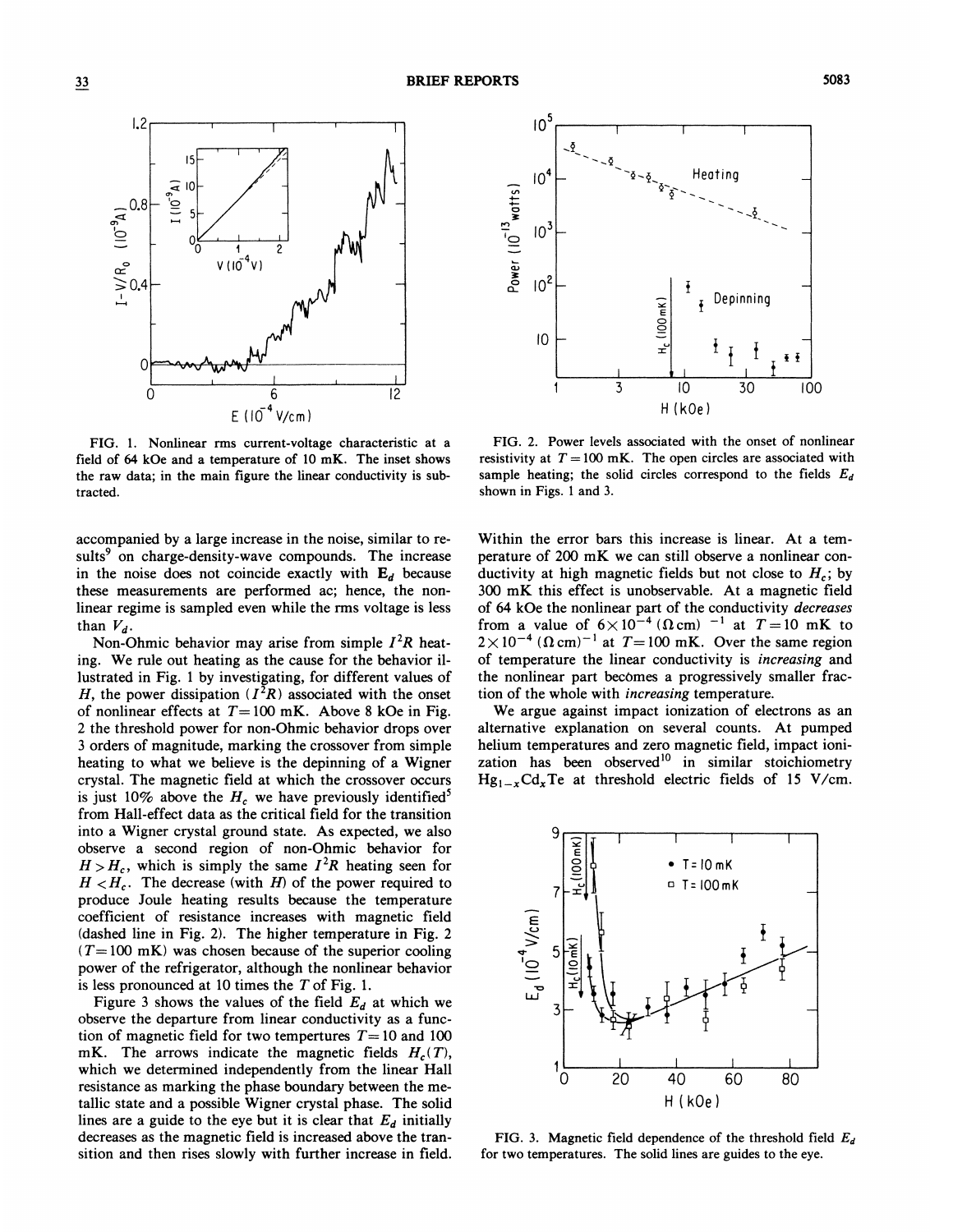Here we measure an  $E_d$  almost 5 orders of magnitude smaller. If the lower temperature and high magnetic field acted to lower the threshold field because shallow donors would now be bound, then  $E_d$  should rapidly increase with temperature, in contradiction to Fig. 3. The magnetic field dependence of  $E_d$  is also difficult to explain from this point of view. Moreover, impact ionization is frequently signaled by a region of negative differential resistance, which we do not observe.

The systematic behavior we observe of the variation of  $E<sub>d</sub>$  with magnetic field and temperature is consistent with a simple model for the collective sliding of a Wigner crystal in an electric field. If we assume that only longwavelength distortions of the Wigner lattice pin the crystal, we may take over the analysis previously applied to sliding CDW systems.<sup>11</sup> The characteristic length scale L sliding CDW systems.<sup>11</sup> The characteristic length scale  $L$ of the lattice distortions is determined by a competition between the elastic stiffness of the lattice and the local random potential. Similar to the case of CDW's we write down a classical model Hamiltonian to describe the interaction of the electron lattice with the underlying potential  $\Phi$ , valid for  $L >> R_0 \sim n^{-1/3}$ ;

$$
H = \int d^3r \left[ \frac{1}{2} K \left| \nabla u \right|^{2} + \rho_{c} E u + \sum_{i} \Phi_{i} [r - u(r) - R_{i}] \right].
$$
\n(1)

r

Here  $u(r)$  is the local distortion of the electron lattice,  $K \sim e^2 R_0^{-4} \epsilon_{\infty}^{-1}$  the shear modulus of the lattice, and  $\Phi_i$ the potential due to impurities at positions  $R_i$  or other disorder. If  $L$  is large compared to the average impurit spacing  $c^{-1/3}$  (c is the impurity concentration), then we estimate

$$
K(R_0/L)^2 {\simeq} (c \langle \Phi^2 \rangle / L^{3})^{1/2} , \qquad (2)
$$

where the angular brackets denote a spatial average. The electric field  $E$  couples to the full collective charge density  $\rho_c \simeq en$ ; thus the threshold field for sliding will be approximately

$$
E_T \simeq A \left( \frac{K}{\rho_c R_0} \right) \left( \frac{L}{R_0} \right)^{-2},\tag{3}
$$

where  $A$  is a numerical prefactor of order unity. If we identify  $E_T$  with the field  $E_d$  in Fig. 3 we obtain a value of  $L/R_0 \sim 200$  at  $H = 64$  kOe and  $T = 10$  mk; i.e., a correlation length of tens of microns. This estimate does not require any assumptions about the strength of the potential  $\Phi$ ; however, if the impurity potential were to dominate we would have  $L/R_0 \approx 1$ . In this strong pinning limit, the electrons are correlated strongly with the impurity potential, and hardly at all with each other; this situation is usually called "magnetic freeze-out. "

Magnetic freeze-out would normally be expected for donor impurities interacting with electrons via the Coulomb interaction. In this case, one has<br>  $(\Phi^2)^{1/2} \sim e^2 \epsilon_{\infty}^{-1} (a^*l^2)^{-1/3}$ , which leads to  $(L/R_0) < 1$  for magnetic fields exceeding 10 kOe. Field ionization of electrons bound to donors would then be expected to occur at electric fields  $\sim$  100 V cm<sup>-1</sup>, although impact ionization should preempt this effect at somewhat lower

electric fields, but certainly much larger than the observed  $E_d$ . The absence of magnetic freeze-out in our samples may be explained by a large reduction in  $\Phi(r)$  from two effects. Firstly, it is believed that there is a large repulsive "central-cell" correction, which leads to donor levels resonant with the conduction band at least in small magnetic fields.<sup>12</sup> Secondly, the (attractive) Coulomb tail of the donor potential will be strongly disrupted by shortrange disorder. A reduction in the value of  $\langle \Phi^2 \rangle^{1/2}$  by roughly a factor of 20 from the Coulomb result (at  $H \sim 50$ kOe) would be consistent with our estimate of the correlation length L.

The increase in the threshold field at large magnetic fields is to be expected because the electronic wave function is shrinking, and therefore the electron will "see" more of the random potential. Typically, one would estimate that  $\Phi$  scales with magnetic length as  $1^{-2/3}$ (as, for example, is the case for an electron bound in a Coulomb well). Equations (1) and (2) then lead to  $E_T \sim l^{-8/3} \sim H^{4/3}$  at high magnetic fields, which is consistent with our data within the error bars and corresponds to L decreasing as  $H^{-2/3}$ . At magnetic fields close to the onset of the crystalline phase, one expects that the elastic modulus  $K$  is reduced by fluctuations, and since  $E_T \sim K^{-3}$  this would account for the rise in  $E_T$  as the magnetic field is decreased in the vicinity of  $H_c$ . One also expects  $E<sub>T</sub>$  to increase with temperature in this region, as we also observe. We note that a rise in  $E<sub>T</sub>$  close to the CDW onset temperature is frequently observed in sliding CDW compounds.<sup>9</sup>

The value of the dc threshold  $E_d$  combined with the slope of the nonlinear region allows us to estimate a characteristic relaxation frequency in the kilohertz range for the linear ac response of a pinned Wigner lattice. Broad band noise in the same frequency range is to be expected when the lattice is sliding.

While all the data presented here are consistent with our interpretation of a magnetic field induced Wigner crystallization, there are some features for which we do not have a complete explanation. We note that even at the lowest measuring temperature (10 mK) the nonlinear conductivity is only 10% of the measured linear conductivity. This ratio of the nonlinear-to-linear conductivity is not to be taken as a measure of the "condensate" fraction however, because the relaxation mechanisms for the two processes may be quite different. We also find the sharp rise in  $E_d$  as the magnetic field is lowered through  $H_c$  to be surprisingly large within the context of a presumed firstorder transition. This indicates very strong "premelting" phenomena with a reduction in the shear modulus of about 30% near  $H_c$  at  $T = 100$  mK.

In summary, we have used a magnetic field to drive low-electron density metallic samples of  $Hg_{0.76}Cd_{0.24}Te$ through the metal-insulator transition and have observed nonlinear  $I-V$  behavior which allows us to characterize the nature of the insulating ground state. Our data are consistent with the existence of a Wigner crystal with a domain size of tens of microns. The sliding of the Wigner crystal allows us to probe its structure, in analogy with measurements on CDW compounds,<sup>9</sup> and recent work on graphite in high magnetic fields.<sup>13</sup>